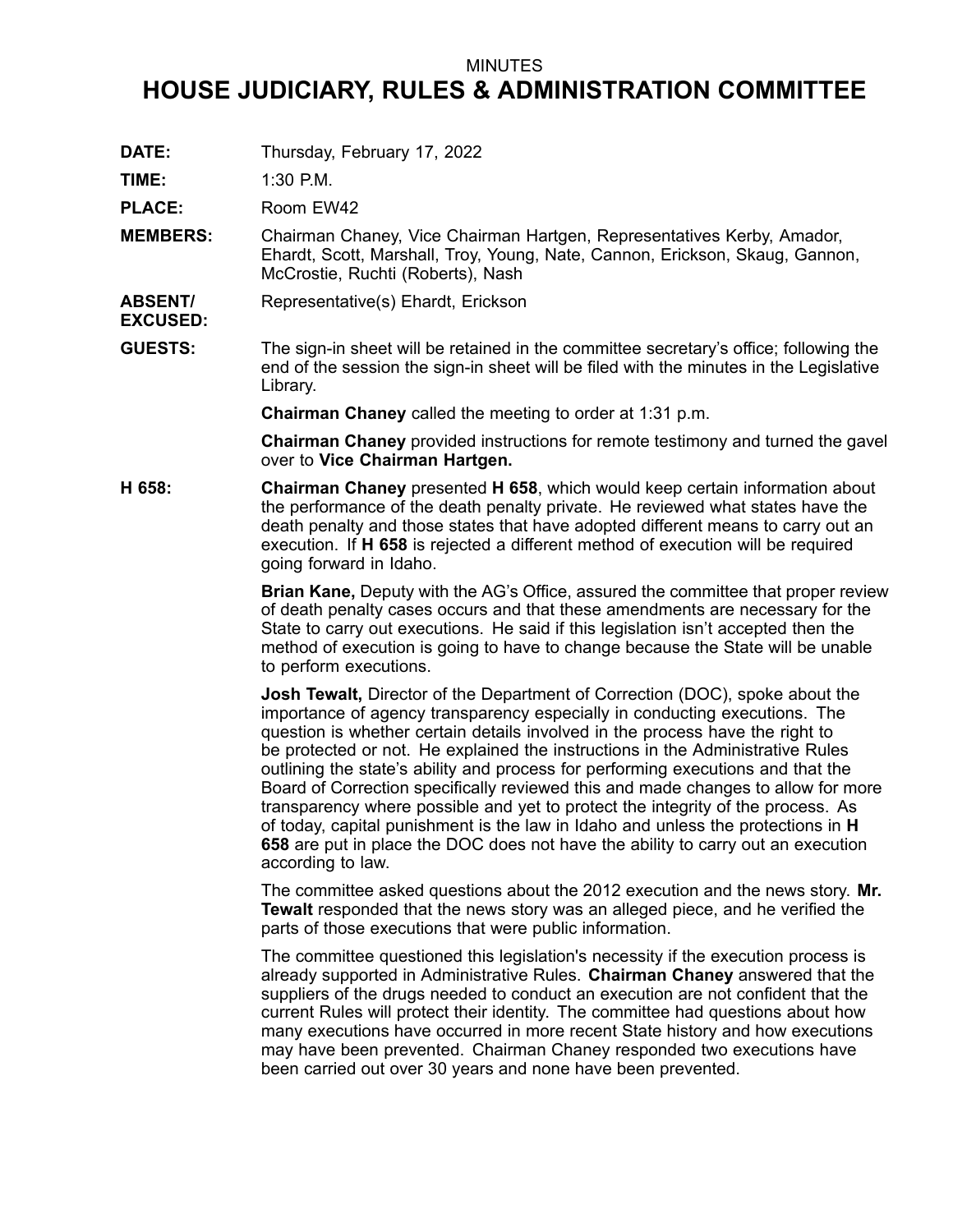**MOTION: Rep. Skuag** made <sup>a</sup> motion to send **H 658** to the floor with <sup>a</sup> **DO PASS** recommendation.

> **Ken Burgess** representing the Idaho Press Club, spoke **in opposition** of the bill saying that everything pertaining to <sup>a</sup> public execution should be public including the drug information.

**Lauren Bramwell** representing the American Civil Liberties Union (ACLU) spoke **in opposition** of the bill. Secrecy will not make the drugs more available it will make the process longer, the public has the right to know where the drug is obtained and the drug's ingredients. The committee questioned whether the ACLU has an official position on the death penalty. Ms. Bramwell stated, the ACLU opposes the death penalty but stated that the issue with this legislation is its restricted access to information and that there is a better solution.

**Chairman Chaney** clarified that H 658 is intended to protect the identities of the drug suppliers and administrators and not the name of the drug used. **Director Tewalt** responded to more committee questions regarding options, and he explained that according to Idaho Constitution the only other execution alternative is <sup>a</sup> firing squad and he does not want to ask his staff to perform that method. Several drug companies have asked to be excluded from public disclosure and the Department of Correction does not have another way to obtain the necessary drug chemicals. The committee questioned whether **H 658** would create <sup>a</sup> problem with Eighth Amendment violations and Chairman Chaney responded it would not.

**MOTION: Rep. Marshall** made <sup>a</sup> motion to send **H 658** to the floor with <sup>a</sup> **DO PASS** recommendation.

> Speaking to the motion, **Rep. Marshall** stated that it has never been accepted in this country that the citizens have the right to know every detail of what the government does. This is why there are different branches of government, to give citizens assurance that important things are carried out with the right balance of what can be disclosed. There was further discussion by the committee on the efficacy of this motion and the circumstances by which it has come about.

- **ROLL CALL VOTE:** A roll call vote was requested. **The motion carried** by <sup>a</sup> vote of: **9 AYE and 5 NAY**. **Voting in favor** of the motion: **Reps. Chaney, Hartgen, Amador, Scott, Marshall, Young, Nate, Erickson, and Skaug. Voting in opposition** to the motion: **Reps. Cannon, Gannon, McCrostie, Roberts, and Nash. Reps. Ehardt and Erickson were absent/excused. Chairman Chaney** will sponsor the bill on the house floor.
- **H 597: Rep. McCrostie** presented **H 597** amending existing law for the reinstatement of <sup>a</sup> driver's license under certain circumstances – upon proof of penalty payment and to provide for the suspension of <sup>a</sup> driver's license upon <sup>a</sup> failure to pay an infraction penalty. A different bill went through last year that caused an unintended problem, and this bill restores some language that was inadvertently removed.

**Michael Kane** representing AAA, spoke **in support** of the bill and explained how the discrepancy was discovered. The committee asked clarifying questions on the changes to the language regarding <sup>a</sup> conflict with ITD around the suspension of the license for 90-days.

**Chairman Chaney** answered <sup>a</sup> committee question about the emergency clause and why it is not listed as <sup>a</sup> true emergency. The courts said it was difficult to put all the changes back into the system so there needs to be some education among law enforcement and retrofitting among courts to accommodate this legislation.

**Matthew Conde** representing AAA spoke **in support** of the bill saying it has some elements of mercy and yet holds people accountable.